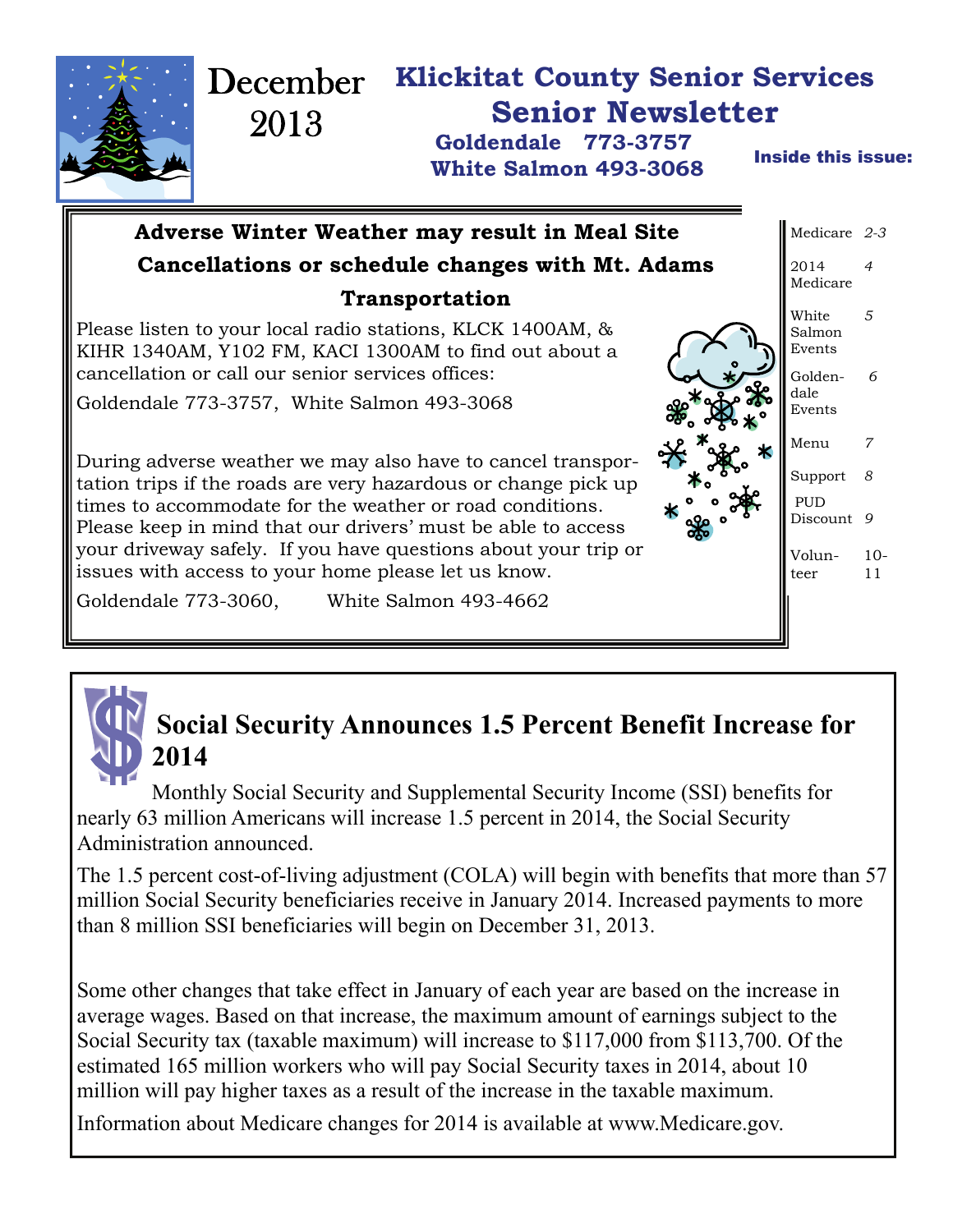# **Medicare & the Health Insurance Marketplace**

The Health Insurance Marketplace, a key part of the Affordable Care Act, will take effect in 2014. It's a new way for individuals, families, and employees of small businesses to get health coverage.

#### **If I have Medicare, do I need to do anything?**

No. Medicare isn't part of the Marketplace, so you don't need to do anything. If you have Medicare, you're considered covered.

The Marketplace won't affect your Medicare choices, and your benefits won't change. No matter how you get Medicare, whether through Original Medicare or a Medicare Advantage Plan (like an HMO or PPO), you'll still have the same benefits and security you have now. You won't have to make any changes.

**Note:** The Marketplace doesn't offer Medicare Supplement Insurance (Medigap) policies or Part D drug plans.

#### **Can I get a Marketplace plan in addition to Medicare?**

No. It's against the law for someone who knows that you have Medicare to sell you a Marketplace plan. This is true even if you have only Medicare Part A or only Part B.

If you want coverage designed to supplement Medicare, you can visit Medicare.gov to learn more about Medigap policies. You can also visit Medicare.gov to learn more about other Medicare options, like Medicare Advantage Plans.

#### **Can I choose Marketplace coverage instead of Medicare?**

Generally, no. As noted above, it's against the law for someone who knows you have Medicare to sell you a Marketplace plan.

But, you can choose Marketplace coverage if you're eligible for Medicare but haven't enrolled in it (because you would have to pay a premium, or because you're not collecting Social Security benefits).

Before making this choice, there are 2 important points to consider:

1. If you enroll in Medicare after your initial enrollment period ends, you may have to pay a late enrollment penalty for as long as you have Medicare.

2. If you miss your initial enrollment period, generally, you can enroll in Medicare only during the Medicare general enrollment period

(from January 1 — March 31). Your coverage won't begin until July of that year.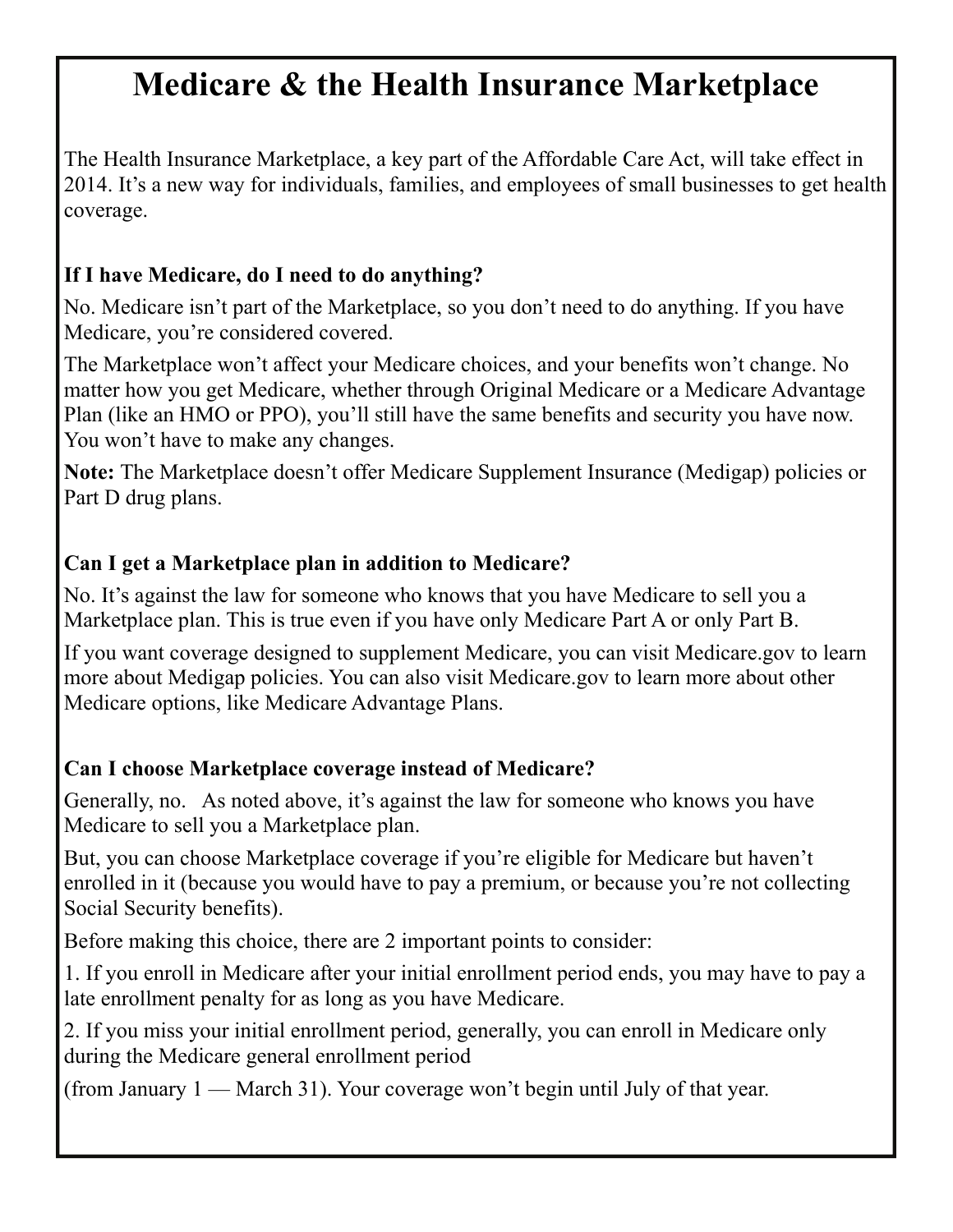### **Medicare & the Health Insurance Marketplace**

#### **What if I become eligible for Medicare after I join a Marketplace plan?**

You can get a Marketplace plan to cover you before your Medicare begins. You can then cancel the Marketplace plan once your Medicare coverage starts.

Once you're eligible for Medicare, you'll have an initial enrollment period to sign up. For most people, the initial enrollment period for Medicare starts 3 months before their 65th birthday and ends 3 months after their 65th birthday.

In most cases it's to your advantage to sign up when you're first eligible because:

• Once you're eligible for Medicare, you won't be able to get lower costs for a Marketplace plan based on your income.

• If you enroll in Medicare after your initial enrollment period ends, you may have to pay a late enrollment penalty for as long as you have Medicare.

#### **Will Medicare Advantage plans still be available after the Marketplace starts?**

Yes. The Medicare Advantage program isn't changing as a result of the health care law.

#### **Where can I get more information?**

• To learn more about Medicare enrollment, coverage, and plan choices, visit Medicare.gov or call 1-800-MEDICARE (1-800-633-4227). TTY users should call 1-877-486-2048.



#### **Senate Aging Committee Launches Anti-Fraud Hotline and Web Form for Older Adults**

The U.S. Senate Special Committee on Aging has set up a new, toll-free hotline (1-855-303-9470) to help older adults who suspect fraud or a scam may be occurring.

The hotline will make it easier for older Americans to report suspected fraud and find assistance for themselves or for someone they know. A team of investigators will help figure out what steps to take to combat possible investment scams, identity theft, bogus sweepstakes and lottery schemes, Medicare and Social Security fraud, and a variety of other consumer issues.

Anyone with information about suspected fraud should reach out to an investigator by telephone (9:00 a.m. - 5:00 p.m. EST)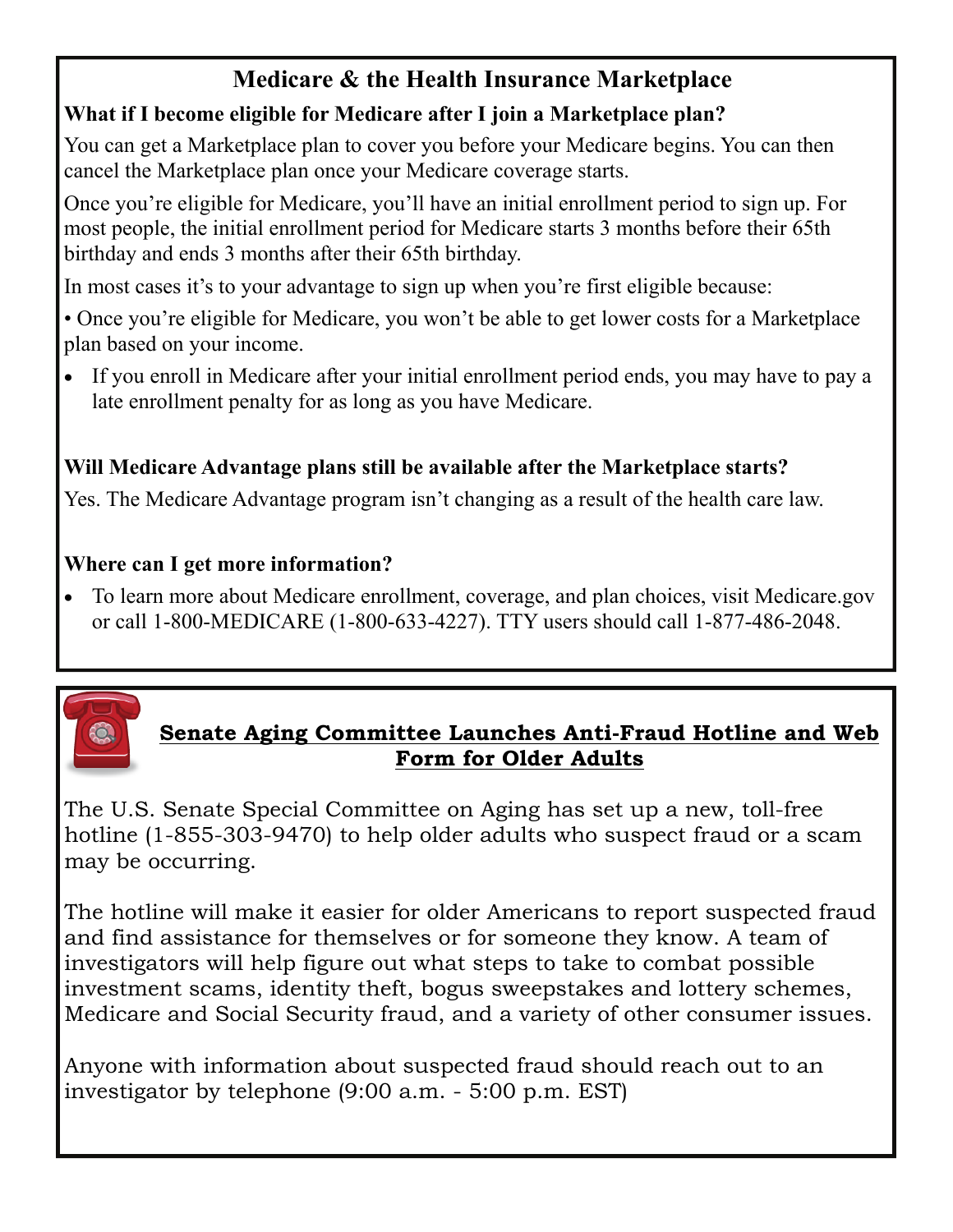### **2014 Medicare Premiums, Deductibles, and CostSharing Amounts**

| Part A (Hospital Insurance)                                                                                                                                  | <b>Beneficiary pays:</b>                                                               |
|--------------------------------------------------------------------------------------------------------------------------------------------------------------|----------------------------------------------------------------------------------------|
| <b>Hospital Deductible</b>                                                                                                                                   | \$1,216/benefit period                                                                 |
| <b>Hospital Copayment</b>                                                                                                                                    | \$304/day for days 61-90                                                               |
|                                                                                                                                                              | \$608/day for days 91-150                                                              |
| <b>Skilled Nursing Facility Copayment</b>                                                                                                                    | \$152/day for days 21-100                                                              |
| Part A Premiums*                                                                                                                                             | \$426/month for those with fewer than<br>30 quarters of Medicare-covered<br>employment |
|                                                                                                                                                              | \$234/month for those with 30-39<br>quarters of Medicare-covered<br>employment         |
| Part B (Medical Insurance)                                                                                                                                   | <b>Beneficiary pays:</b>                                                               |
| <b>Annual Deductible</b>                                                                                                                                     | \$147                                                                                  |
| Part B Premium for those with incomes<br>below \$85,000 if single, \$170,000 if<br>married**                                                                 | \$104.90/month                                                                         |
| Most Part B covered services, including<br>doctors' visits, outpatient therapy, dura-<br>ble medical equipment, and outpatient<br>mental health services***: | 20% of amount Medicare approves                                                        |

Updated November 2013

\* Most people with Medicare do not pay a monthly premium for Part A because they have (or a spouse has) 40 or more quarters of Medicare-covered employment (meaning they worked at a job where they paid into Medicare).

\*\* See October 30, 2013 Federal Register, Volume 78, pages 64945-64946 for Part B income-related monthly premium adjustment amounts (IRMAA) for people with higher incomes. Also note, Medicare Advantage plans may charge an additional monthly premium. \*\*\*See our publication Medicare Parts A and B for more on Part B services and cost-sharing amounts. Source: 2014 Part A and B amounts, available in Federal Register, October 30, 2013, Volume 78: pages 64953-64956 for 2014 Part A cost-sharing amounts; pages 64951-64953 for Part A premium amounts; and pages 64943-64951 for Part B cost-sharing amounts.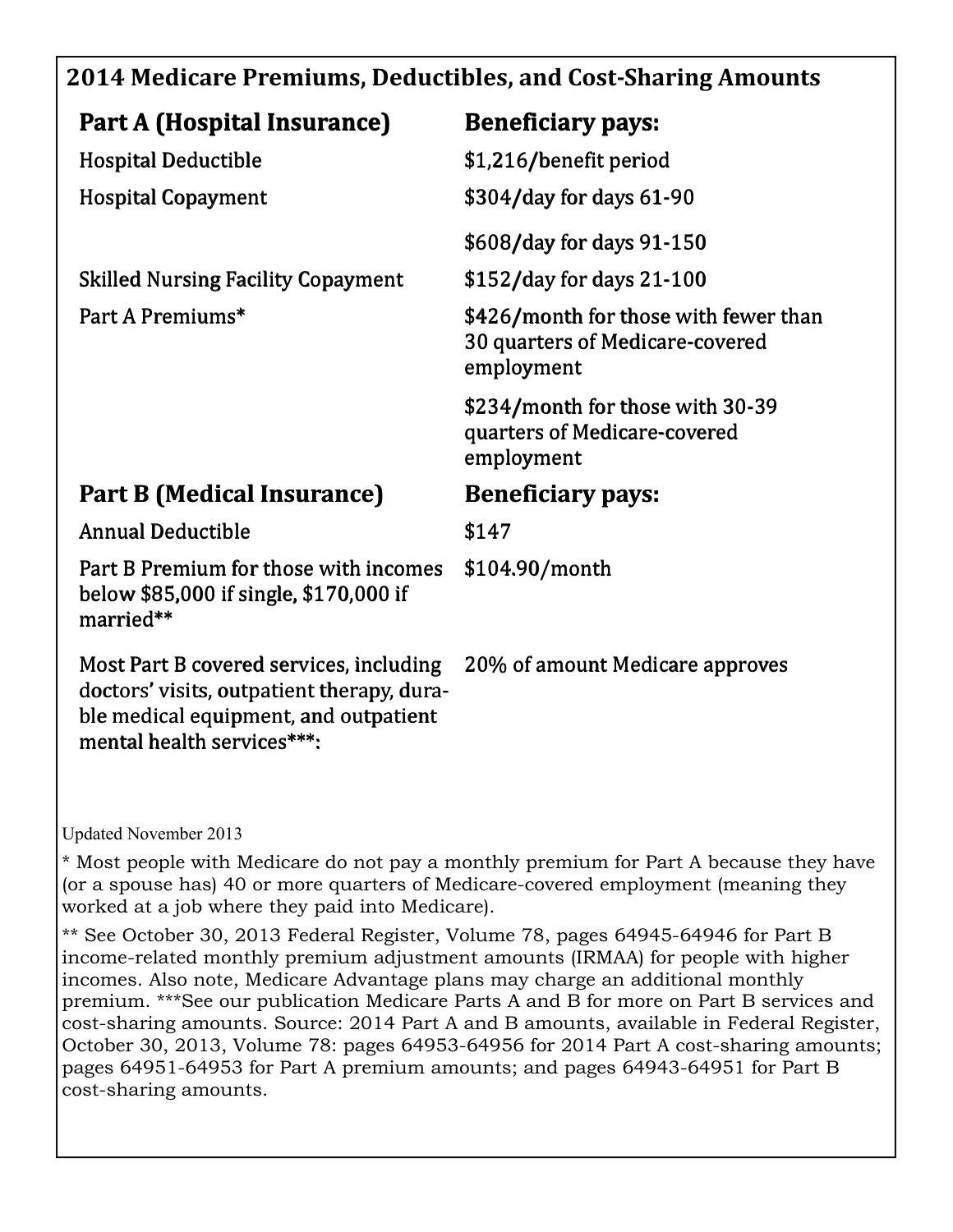# **White Salmon Events Season's \*\***<br>December 2013 **Repeatings** A **December 2013**

| Sun          | Mon                                           | <b>Tue</b>                                                 | <b>Wed</b>                                                                                      | <b>Thu</b>                                                                                          | Fri                                                                                | <b>Sat</b>                                                                            |
|--------------|-----------------------------------------------|------------------------------------------------------------|-------------------------------------------------------------------------------------------------|-----------------------------------------------------------------------------------------------------|------------------------------------------------------------------------------------|---------------------------------------------------------------------------------------|
| $\mathbf{1}$ | $\overline{2}$<br>9:30 Exercise<br>10am Bingo | $\overline{3}$<br>8:15-9:45<br>Yoga<br>2pm Strong<br>Women | $\overline{4}$<br>9:30<br>Exercise                                                              | 5<br>Noon Pinochle<br>2pm Strong<br>Women                                                           | 6<br>9:30<br>Exercise                                                              | $\tau$                                                                                |
| 8            | 9<br>9:30 Exercise                            | 10<br>8:15-9:45<br>Yoga<br>2pm Strong<br>Women             | 11<br><b>Hood River</b><br>Shopping<br>Trip<br>9:30<br>Exercise                                 | 12<br>Noon Pinochle<br>2pm Strong<br>Women                                                          | 13<br>9:30<br>Exercise                                                             | 14                                                                                    |
| 15           | 16<br>9:30<br>Exercise<br>10am Bingo          | 17<br>8:15-9:45<br>Yoga<br>2pm Strong<br>Women             | 18<br>9:30<br>Exercise                                                                          | 19<br>Noon<br>Pinochle<br>2pm Strong<br>Women                                                       | 20<br>9:30<br>Exercise                                                             | 21                                                                                    |
| 22           | 23<br>9:30<br>Exercise                        | 24<br>8:15-9:45<br>Yoga<br>2pm Strong<br>Women             | 25<br><b>CHRIST-</b><br><b>MAS</b><br><b>OFFICE</b><br><b>CLOSED</b><br>R V                     | 26<br>Noon<br>Pinochle<br>2pm Strong<br>Women                                                       | 27<br>9:30<br>Exercise                                                             | 28                                                                                    |
| 29           | 30<br>9:30<br>Exercise<br>10am Bingo          | 31<br>$8:15-9:45$<br>Yoga<br>2pm Strong<br>Women           | <b>January 1</b><br><b>OFFICE</b><br><b>CLOSED</b><br><b>HAPPY</b><br><b>NEW</b><br><b>YEAR</b> | <b>MUSIC</b><br>12/2<br>Greg Rogholt<br>12/4<br>Strawberry Mtn.<br>Band<br>12/9<br>Old Time Friends | 12/11<br>Strawberry<br>Mtn Band<br>12/16<br>Greg<br>Rogholt<br>12/18<br><b>TBA</b> | 12/23<br>Truman<br>Bohler<br>12/25<br><b>CLOSED</b><br>12/30<br>For the<br>Good Times |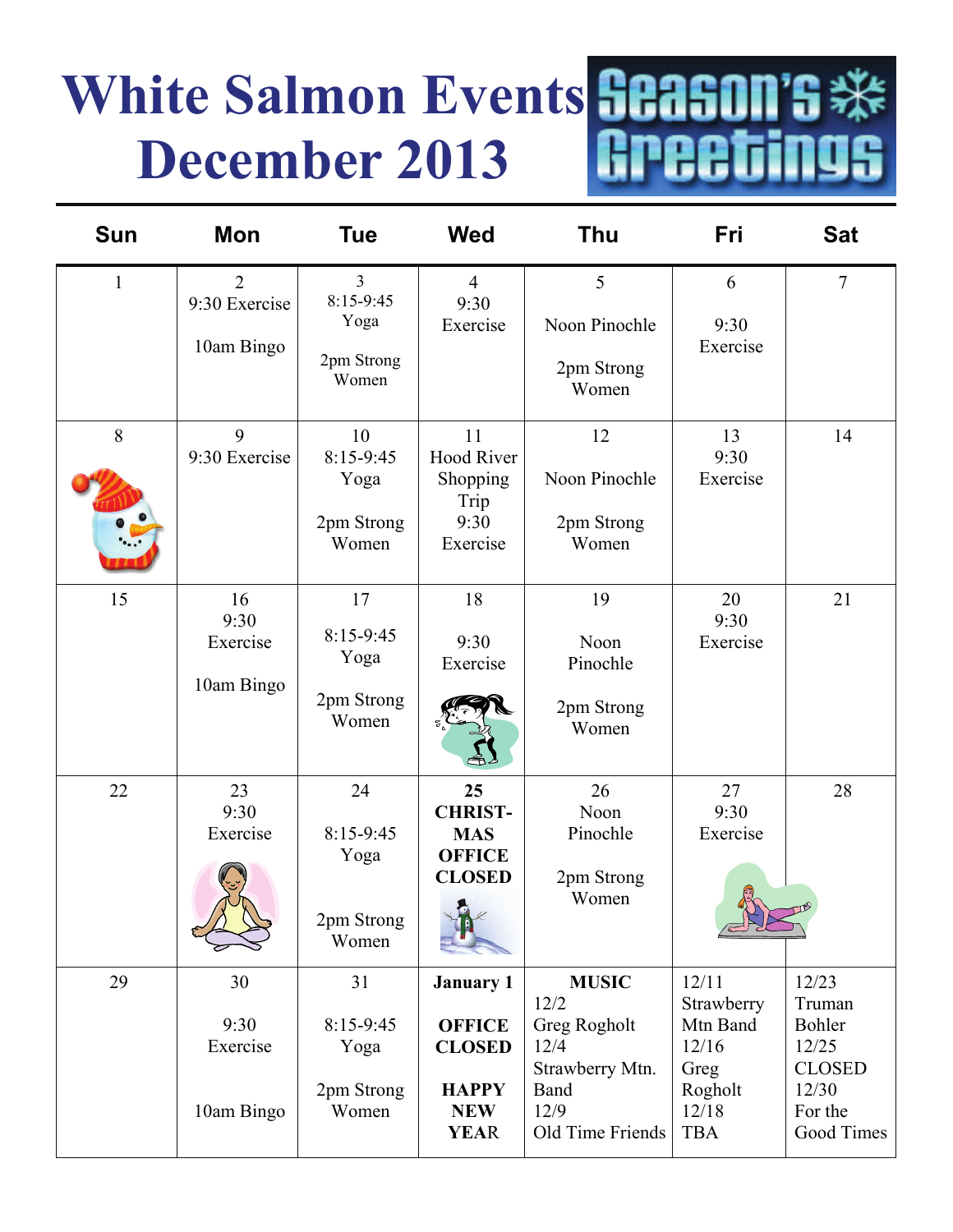

# **Goldendale Events December 2013**

| <b>Sun</b>   | Mon            | <b>Tue</b>                                                           | <b>Wed</b>                                                                            | <b>Thu</b>                                            | Fri                                          | <b>Sat</b>                                                                   |
|--------------|----------------|----------------------------------------------------------------------|---------------------------------------------------------------------------------------|-------------------------------------------------------|----------------------------------------------|------------------------------------------------------------------------------|
| $\mathbf{1}$ | $\overline{2}$ | $\overline{3}$<br>11am<br>Toe Nail Care<br>1pm Exercise<br>2 Tai Chi | $\overline{4}$                                                                        | 5<br>1pm<br>Exercise<br>2pm Bingo                     | 6<br>The Dalles<br>Shopping                  | $\overline{7}$                                                               |
| 8            | 9              | 10<br>1pm<br>Exercise<br>2pm Tai Chi                                 | 11<br>10:30 Support<br>Group<br>1pm Computer<br>Class                                 | 12<br>1pm<br>Exercise<br>1:30pm<br>Zumba<br>2pm Bingo | 13                                           | 14                                                                           |
| 15           | 16             | 17<br>10:30 Stroke<br>Survivor<br>Support Grp<br>1pm<br>Exercise     | 18                                                                                    | 19<br>1pm<br>Exercise<br>2pm Bingo                    | 20<br>Wishram Live<br>Nativity<br>6pm to 8pm | 21 SR<br><b>Breakfast</b><br>\$3pp<br>Wishram<br>Live Nativity<br>6pm to 8pm |
| 22           | 23             | 24<br>1pm<br>Exercise<br>2pm Tai Chi                                 | 25<br><b>CHRISTMAS</b><br><b>OFFICE</b><br><b>CLOSED</b>                              | 26<br>1pm<br>Exercise<br>1:30pm<br>Zumba<br>2pm Bingo | 27<br>The Dalles<br>Shopping                 | 28                                                                           |
| 29           | 30             | 31<br>1pm<br>Exercise<br>2pm Tai Chi                                 | <b>January 1</b><br><b>HAPPY NEW</b><br><b>YEAR</b><br><b>OFFICE</b><br><b>CLOSED</b> |                                                       |                                              |                                                                              |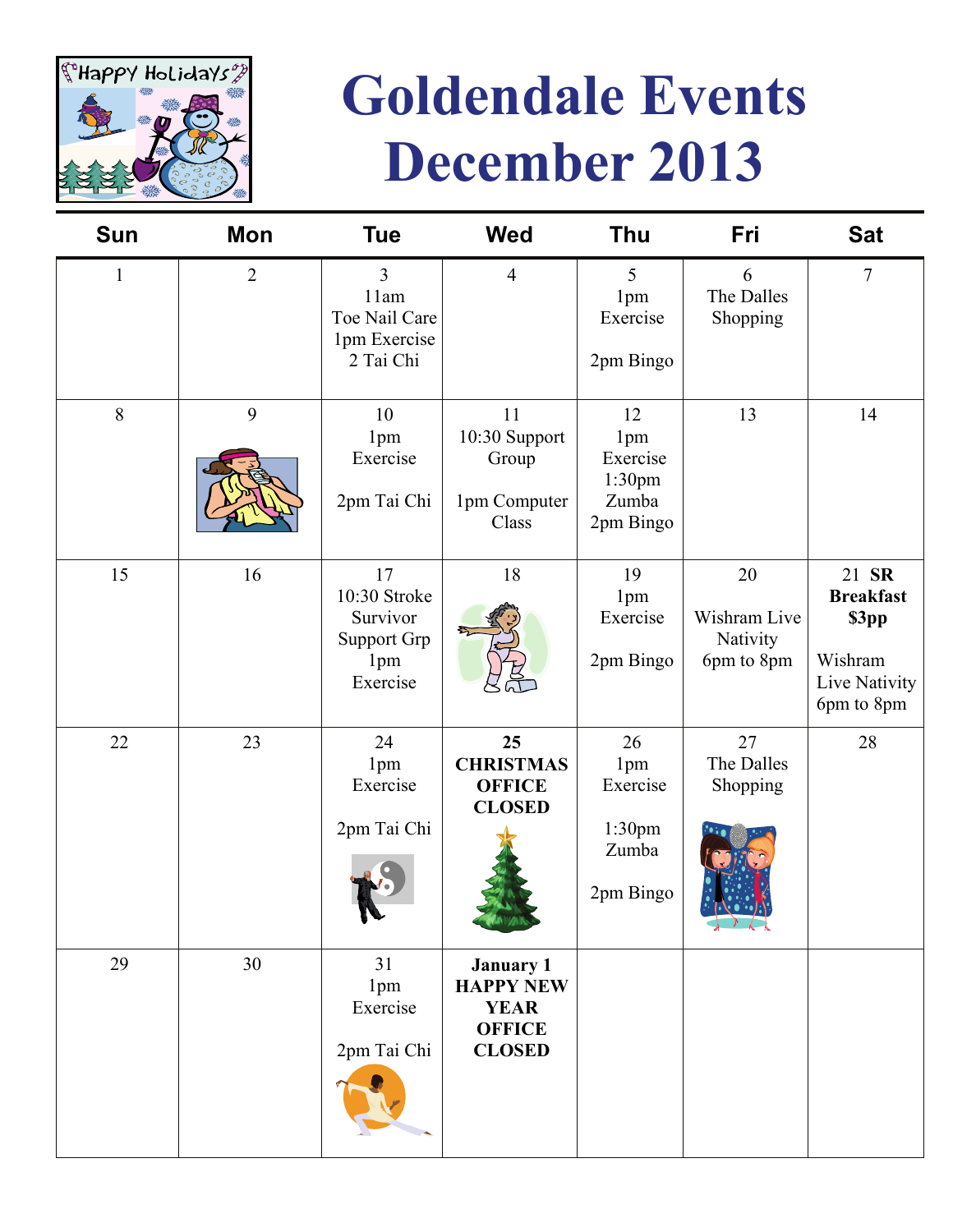# **DECEMBER MENU 2013**



| <b>Sun</b>   | Mon                                | Tue                             | <b>Wed</b>                                                                     | Thu                          | Fri | <b>Sat</b>                                                                                                            |
|--------------|------------------------------------|---------------------------------|--------------------------------------------------------------------------------|------------------------------|-----|-----------------------------------------------------------------------------------------------------------------------|
| $\mathbf{1}$ | 2 WS<br>Sloppy Joe's               | 3 GD & Lyle<br>Sloppy Joe's     | 4 WS<br>Turkey & Rice                                                          | 5 GD<br>Turkey & Rice        | 6   | 7 Lyle Breakfast<br>7am to 10am \$6<br>Adults, Children<br>$(6-12)$ \$3, under<br>6, FREE. Lyle<br>Lions Comm.<br>Ctr |
| 8            | 9 WS<br>Italian Bake               | 10 GD & Lyle<br>Italian Bake    | 11 WS<br>Cook's Choice                                                         | 12 GD<br>Cook's Choice       | 13  | 14                                                                                                                    |
| 15           | 16 WS<br>Salisbury<br><b>Steak</b> | 17 GD & Lyle<br>Salisbury Steak | 18 WS<br>Chicken                                                               | 19 GD<br>Chicken             | 20  | 21 GD Senior<br>Breakfast 9am<br>\$3pp                                                                                |
| 22           | 23<br>Ham                          | 24 GD & Lyle<br>Ham             | 25<br><b>CHRISTMAS</b><br><b>OFFICE</b><br><b>CLOSED</b>                       | 26 GD<br>Chicken<br>Parmesan | 27  | 28                                                                                                                    |
| 29           | 30 WS<br>Meatballs                 | 31 GD & Lyle<br>Meatballs       | <b>January 1</b><br><b>Happy New</b><br>Year<br><b>OFFICE</b><br><b>CLOSED</b> |                              |     | <b>MEALS</b><br><b>SUBJECT TO</b><br><b>CHANGE</b>                                                                    |

#### **SENIOR MEAL Site LOCATIONS**

**GOLDENDALE:** Every Tuesday & Thursday at 12-noon at the Goldendale Senior Center, 115 E Main Street.

**WHITE SALMON:** Every Monday & Wednesday at 12-noon at the Pioneer Center, 501 NE Washington.

**LYLE:** Every Tuesday at 12-noon at the Lyle Lions Community Center.

**BICKLETON:** the 2nd & 4th Tuesday at

11:30 at the Bickleton Grange (Menu posted @ the Market Street Café).

**TROUT LAKE:** Thursday-December 12th at 5:oopm at Trout Lake School.

\$3.50 is the requested donation for those 60 and older. Spouses of those 60 and older can dine with their spouses at the senior rate. Non-seniors \$6.50 fee.

With the varied needs of seniors, flexibility is the key. Persons 60 years of age or older who are homebound and unable to shop or prepare their own meals may be eligible for home delivered meals.

Hot & Frozen Home Delivered meals are available –call Senior Services for more information.

Goldendale 773-3757 White Salmon 493-3068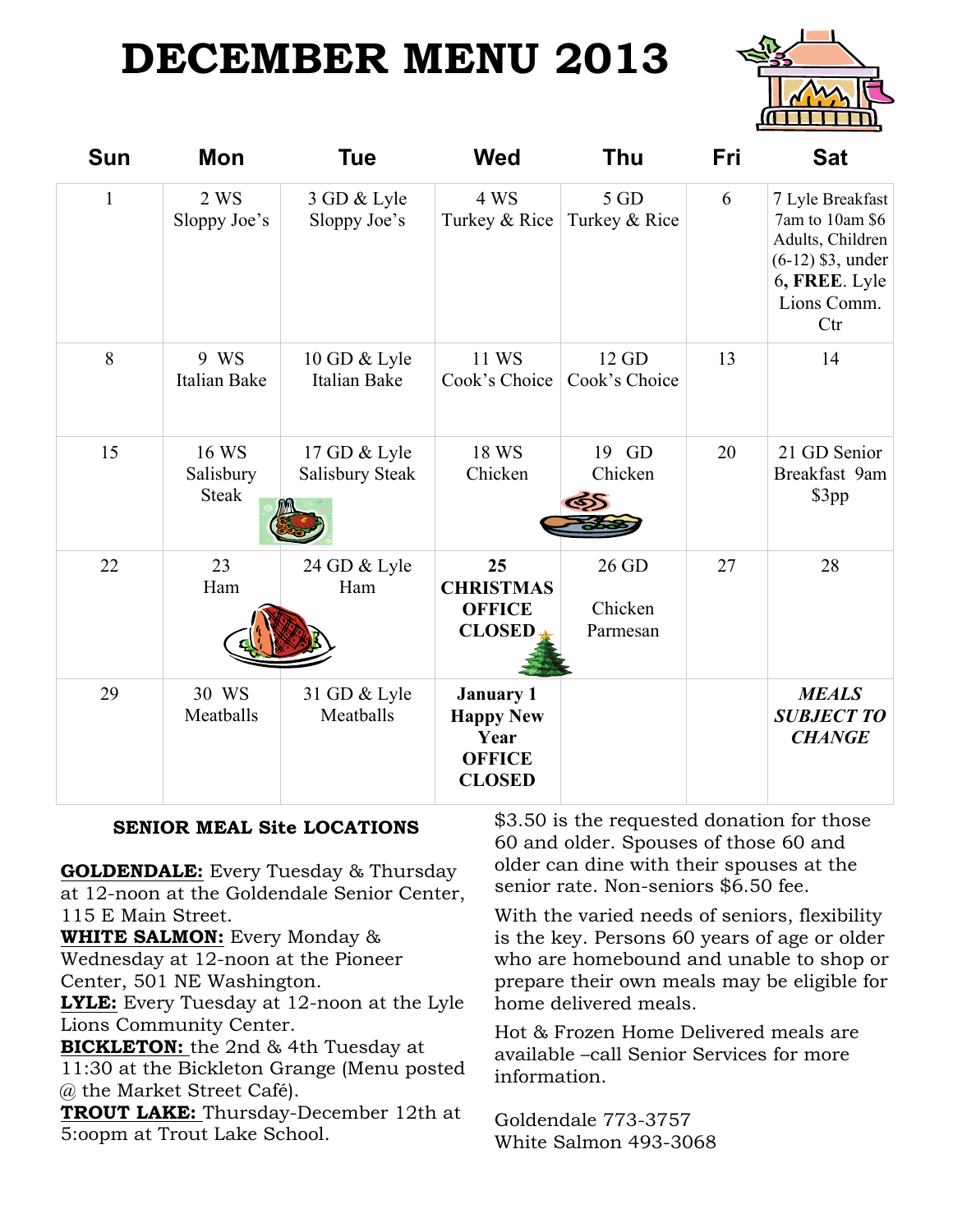|--|

#### **Energizing Support Groups**

**Goldendale Diabetes** 

Leslee LaFrantz 773-4022

**Goldendale Bereavement Meeting**, call Margaret Crowell at 773-0380

**Goldendale Caregiver Support Group** 

**SPECIAL SPEAKER:** Wayne Eames Second Wednesday, December 11th 10:30am at the Goldendale Senior Center.

#### **Goldendale stroke Survivor Support Group**

3rd Tuesday, December 17th, 10:30am Goldendale Senior Center

Seventh Day Adventist Community Services Center

531 NE Tohomish, White Salmon

Tuesdays 9:30-2:30

Food & clothing resource.

#### **KLICKITAT MEAL**

**Meals will be served at 1:00pm & there is a charge of \$3 per person. Any questions call 369-3985** 

**Dates:** 1st & 3rd Wednesday

**Time:** 1pm

**Place:** Grace Lutheran Church

Parsonage

**This meal is not sponsored by KCSS.** 

**Klickitat County Veteran's** 



#### **Service Officer**

Veteran's Service Officer, Roger Proctor, has office space and office hours to provide assistance to Veteran's and their families in Klickitat County.

Office hours are from 8:30am to 4:30pm

**Goldendale** on Wednesdays at the Courthouse on the bottom floor Room #10, 205 N. Columbus, Goldendale

509-773-2467

**White Salmon** on Fridays in the Pioneer Center, 501 NE Washington St., White Salmon, front entrance reception area.

509-493-6031

Roger's wife Debra Proctor is also a Veteran's Service Officer and will also

provide assistance.

# **Volunteer Hours**

### **OCTOBER HOURS**

| <b>TRANSPORTATION</b> | 475.5 Hours  |       |
|-----------------------|--------------|-------|
| <b>NUTRITION</b>      | 856.75 Hours |       |
| <b>NEWSLETTER</b>     | 20           | Hours |
| <b>SR. EXERCISE</b>   | 27           | Hours |
| <b>MUSICIANS</b>      | 18           | Hours |
|                       |              |       |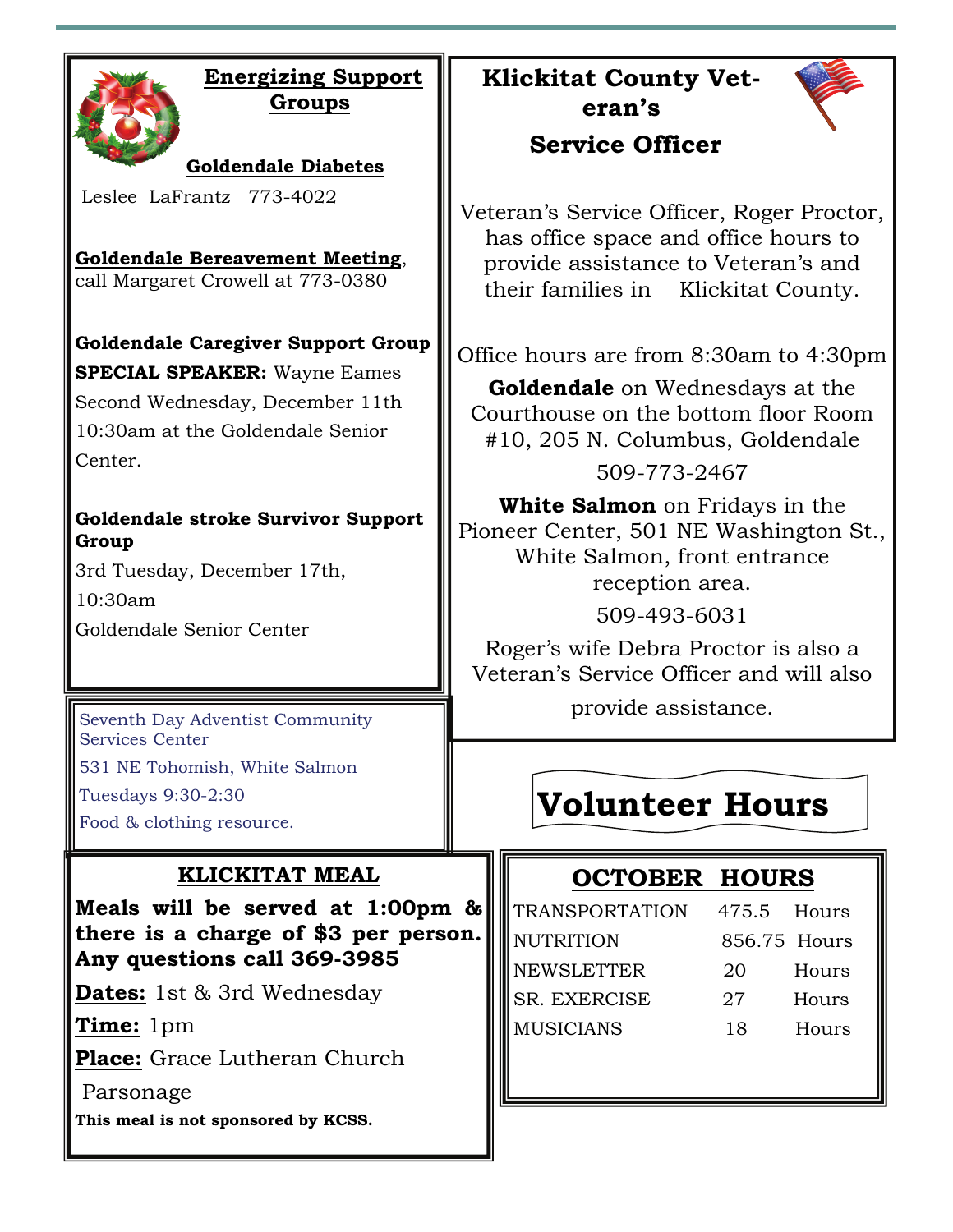# **WISHRAM LIVE NATIVITY SCENE**

### **December 20, 21, 22**

 **6pm to 8pm** on Railroad Avenue in the 300 block directly behind the Wishram Community Church

**Goldendale area seniors can sign up for a Bus trip to see the Nativity scene on Friday, December 20th at 6pm. You must sign up by December 13th.** 

 **Please call MATS 773-3060 to get on the list.** 

The town of Wishram will have it's Annual Drive through Nativity Scene event. *The Community is broadening the Gate to accommodate our MATS van.* 

Refreshments will be available.

### **Klickitat PUD ElectricitySenior Discount**

**Senior Services is accepting applications for the Senior Electric Discount provided by the Klickitat PUD.** 

#### **Requirements are:**

- **1. The applicant's name must be on the Klickitat PUD Account.**
- 2. The applicant MUST be inhabiting the residence during the  $\sum$  period **discount is received.**



- **3. The applicant must be 62 or older.**
- **4. Annual household income is at or below \$21, 600.**

**Call Virginia in Goldendale at 773-3757 or Jill in White Salmon 493-3068 for assistance.** 

#### **What's on** *Your* **Plate? Smart Food Choices for Healthy Aging**

The National Institute on Aging released an updated, easy-to-navigate online resource on older adult nutrition. ["What's on Your Plate? Smart Food](http://www.nia.nih.gov/health/publication/whats-your-plate/)  [Choices for Healthy Aging"](http://www.nia.nih.gov/health/publication/whats-your-plate/) explores healthy lifestyles, plans for healthy eating, food safety, nutrients to know, shopping tips, and common questions.

You can access this information at: www.nia.org or contact Senior Services for a copy of the printed material.

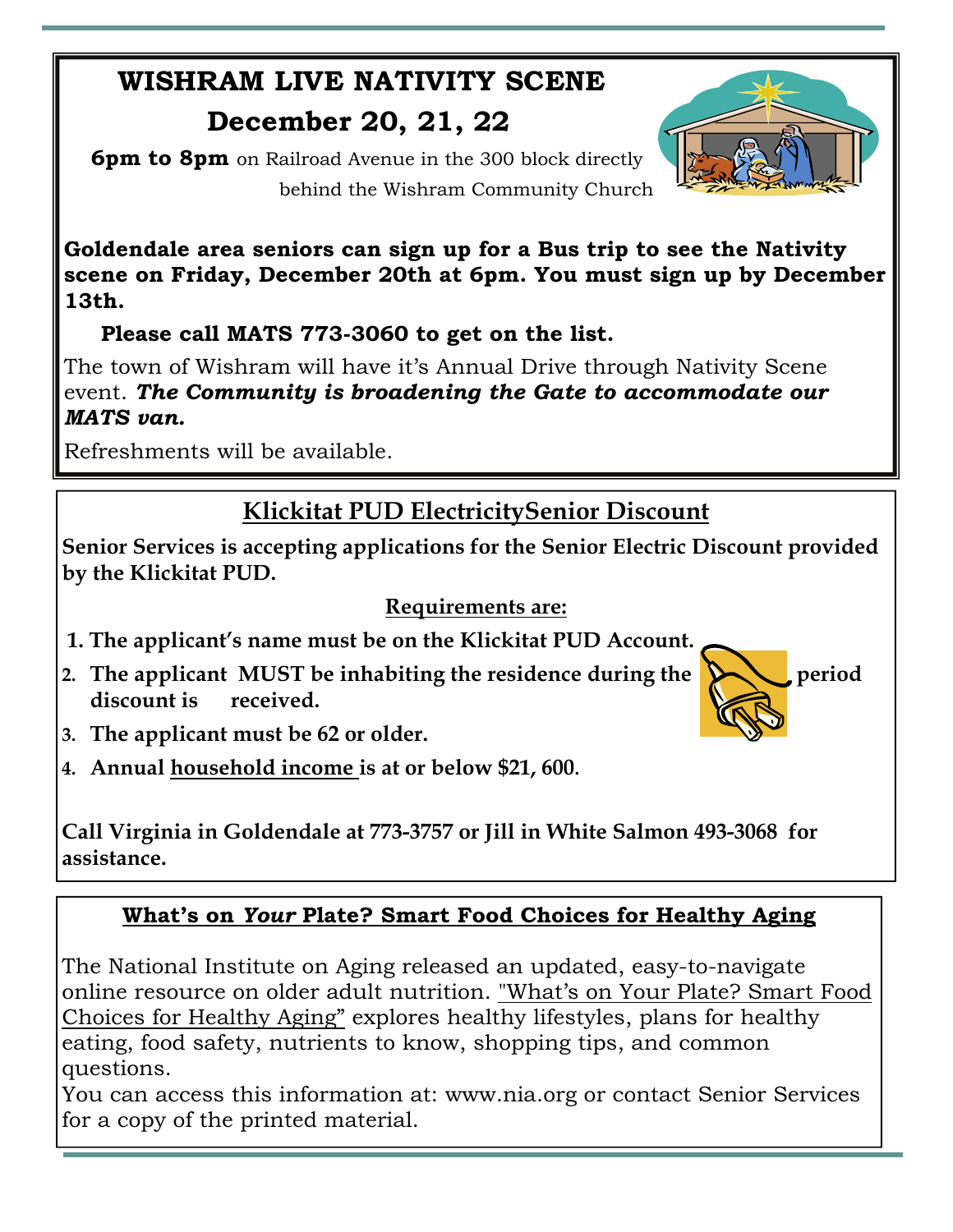### **Klickitat County Senior Advisory Board**

**Next meeting is Friday, November 1st at 10:30am at the Dallesport Community Center.** 

**The purpose of the Senior Advisory Board is to represent the interests of the senior citizens of Klickitat County, and assure that proper program planning, budgeting, administration, and evaluation are carried out for the best interest of the Klickitat County Senior Citizens**.

All are welcome to attend. If you have questions or would like additional information please contact Sharon Carter, Klickitat County Senior Services Director at 509-493-6228.

### **Outstanding Volunteer Recognition**

The Klickitat County Senior Advisory Board would like to take time in our monthly Senior Newsletters to recognized Seniors of Klickitat County who donate their time to our community. A nomination form will be included in the monthly Senior Services newsletter and they will be available in the community for citizens to nominate those 60 and older whom they feel should be recognized as an Outstanding Senior Volunteer.

A volunteer will be selected every other month at the Senior Advisory Board Meeting and then they will be featured in the Monthly Klickitat County Senior Newsletter. The Advisory Board will also use the nomination forms to select a Volunteer of the Year in 2014.

Please use the nomination form that is included or if you would like call Senior Services in White Salmon at 509-493-3068 or in Goldendale at 509-773-3757and we can send one to you.

Please submit your nomination form by the end of the month in order to be one that may be selected for the following month feature article.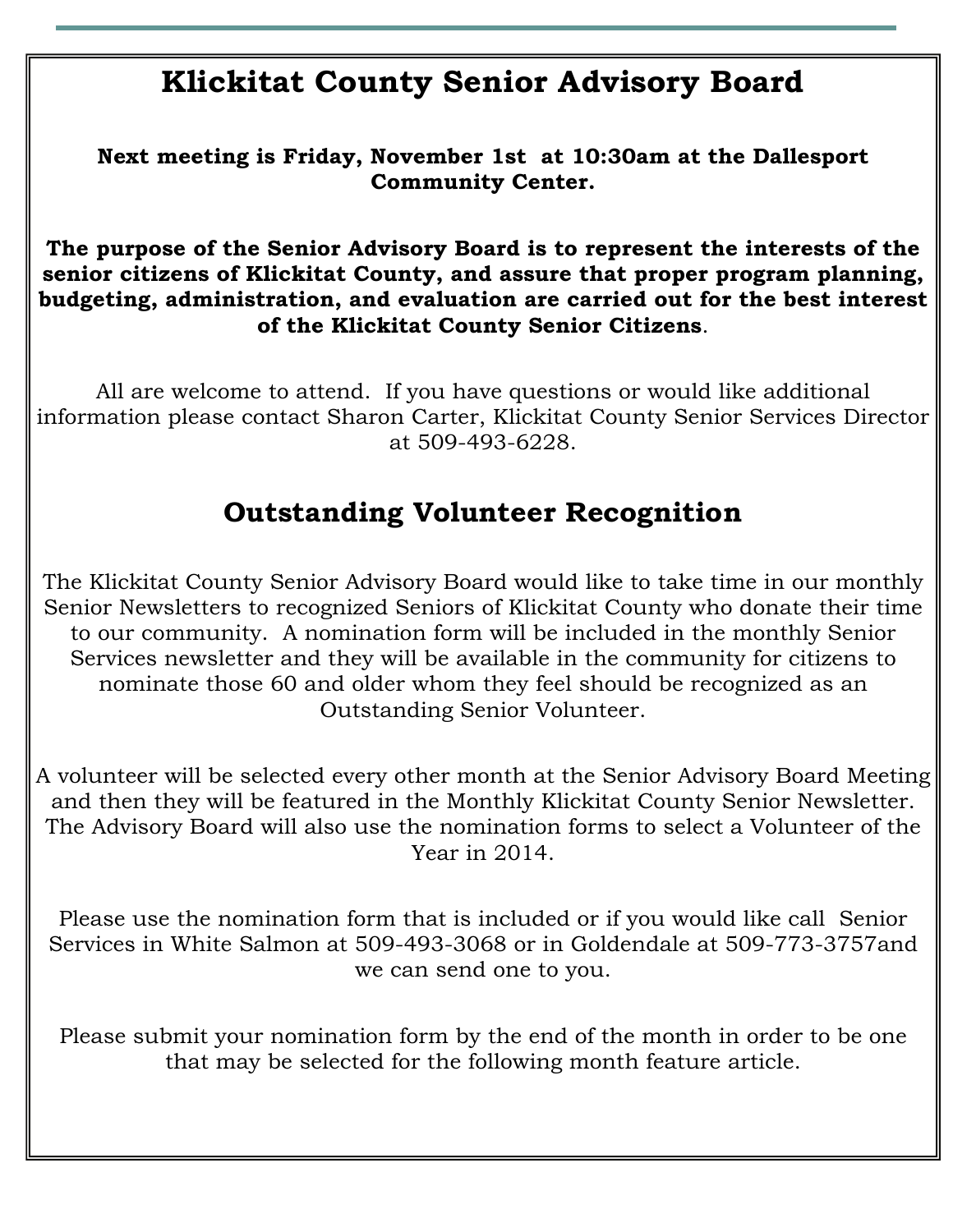# Sponsored by the Klickitat County Senior Advisory Board **KLICKITAT COUNTY OUTSTANDING SENIOR VOLUNTEER RECOGNITION AWARD**

Please nominate a senior you know who is making Klickitat County a better place through their volunteer contributions either with seniors or other age groups in our community.

The nominee must be at least age 60 and actively engaged in a volunteer activity.

 $\mathcal{L}_\text{max} = \frac{1}{2} \sum_{i=1}^{n} \frac{1}{2} \sum_{i=1}^{n} \frac{1}{2} \sum_{i=1}^{n} \frac{1}{2} \sum_{i=1}^{n} \frac{1}{2} \sum_{i=1}^{n} \frac{1}{2} \sum_{i=1}^{n} \frac{1}{2} \sum_{i=1}^{n} \frac{1}{2} \sum_{i=1}^{n} \frac{1}{2} \sum_{i=1}^{n} \frac{1}{2} \sum_{i=1}^{n} \frac{1}{2} \sum_{i=1}^{n} \frac{1}{2} \sum_{i=1}^{n} \frac{1$ 

 $\mathcal{L}_\text{max}$  , and the contract of the contract of the contract of the contract of the contract of the contract of the contract of the contract of the contract of the contract of the contract of the contract of the contr

I nominate:

Address:

Phone:

#### **PLEASE ATTACH A SHEET the answers to the following:**

1. Explain how this volunteer enhances the well-being of another individual or group. Give specific examples.

2. What special qualities, skills, talents and/or career experience does this volunteer possess that makes him/her so successful in helping others?

3. How does this volunteer meet challenges and/or make personal sacrifices to help others

without regard for personal gain or recognition?

Your name: \_\_\_\_\_\_\_\_\_\_\_\_\_\_\_\_\_\_\_\_\_\_\_\_\_\_\_\_\_\_\_\_\_\_\_\_\_\_\_\_\_\_\_\_\_\_\_\_\_\_\_\_\_\_\_\_\_\_\_\_\_

Address: \_\_\_\_\_\_\_\_\_\_\_\_\_\_\_\_\_\_\_\_\_\_\_\_\_\_\_\_\_\_\_\_\_\_\_\_\_\_\_\_\_\_\_\_\_\_\_\_\_\_\_\_\_\_\_\_\_\_\_\_\_\_

Phone:

Please mail this form or drop off to:

Klickitat County Senior Services, 501 NE Washington , P. O. Box 1877, White Salmon, WA 98672

OR

Klickitat County Senior Services, 115 W. Court Street, MS-CH-21, Goldendale, WA 98620

\*\*\*\*Volunteers will be selected by the Senior Advisory Board every other month and featured in the Klickitat County Senior Services Monthly Newsletter.